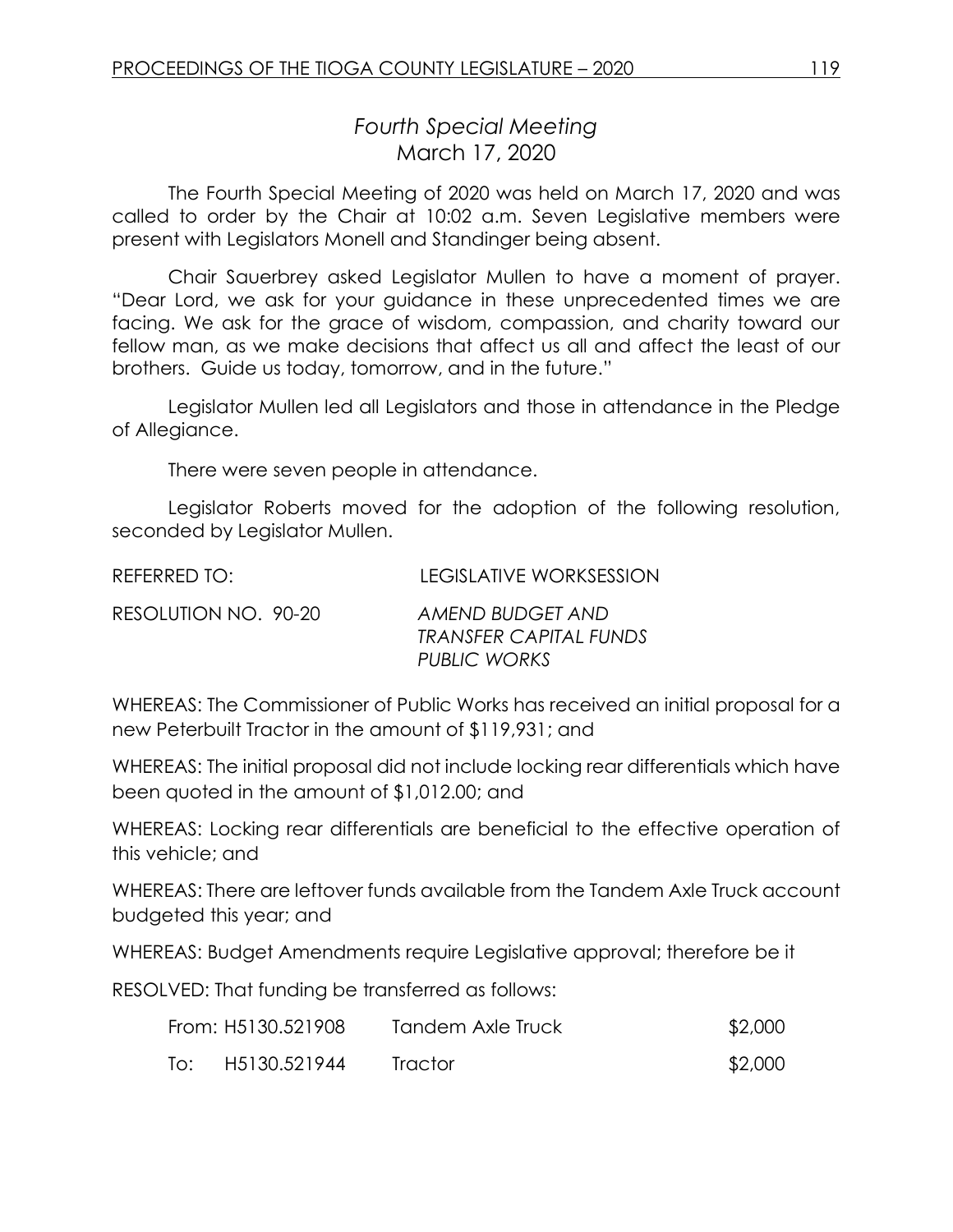ROLL CALL VOTE

Yes – Legislators Mullen, Sauerbrey, Roberts, Sullivan, Weston, Balliet, and Hollenbeck

No – None.

Absent – Legislators Monell and Standinger.

RESOLUTION ADOPTED.

Legislator Sullivan moved for the adoption of the following resolution, seconded by Legislator Hollenbeck.

| REFERRED TO:         | LEGISLATIVE WORKSESSION                                                         |
|----------------------|---------------------------------------------------------------------------------|
| RESOLUTION NO. 91-20 | AUTHORIZE CONTRACT WITH TRIAD GROUP FOR<br>WORKERS' COMPENSATION ADMINISTRATION |

WHEREAS: The Tioga County Self-Insurance Plan's current third-party administrator, UMR Risk Management, is getting out of the workers' compensation business; and

WHEREAS: UMR requires that claims transition to a new administrator by April 30, 2020 and a new administrator requires thirty days for the program take-over; and

WHEREAS: Tioga County worked with ONEGROUP on the Request for Proposal process to find a new third-party administrator; and

WHEREAS: Six companies submitted proposals which were reviewed and narrowed down to two companies who conducted formal presentations to a workers' compensation sub-committee comprised of county and municipal representatives; and

WHEREAS: The sub-committee recommends Triad Group as the new third-party administrator; therefore be it

RESOLVED: That the Tioga County Legislature authorizes the Chair of the Legislature to enter into a three year contract with Triad Group, subject to review by the County Attorney, to be the third-party administrator for the Tioga County Self-Insurance Plan for the period of May 1, 2020 through April 30, 2023; and be it further

RESOLVED: That the cost of this contract will be paid out of the Tioga County Self-Insurance Fund.